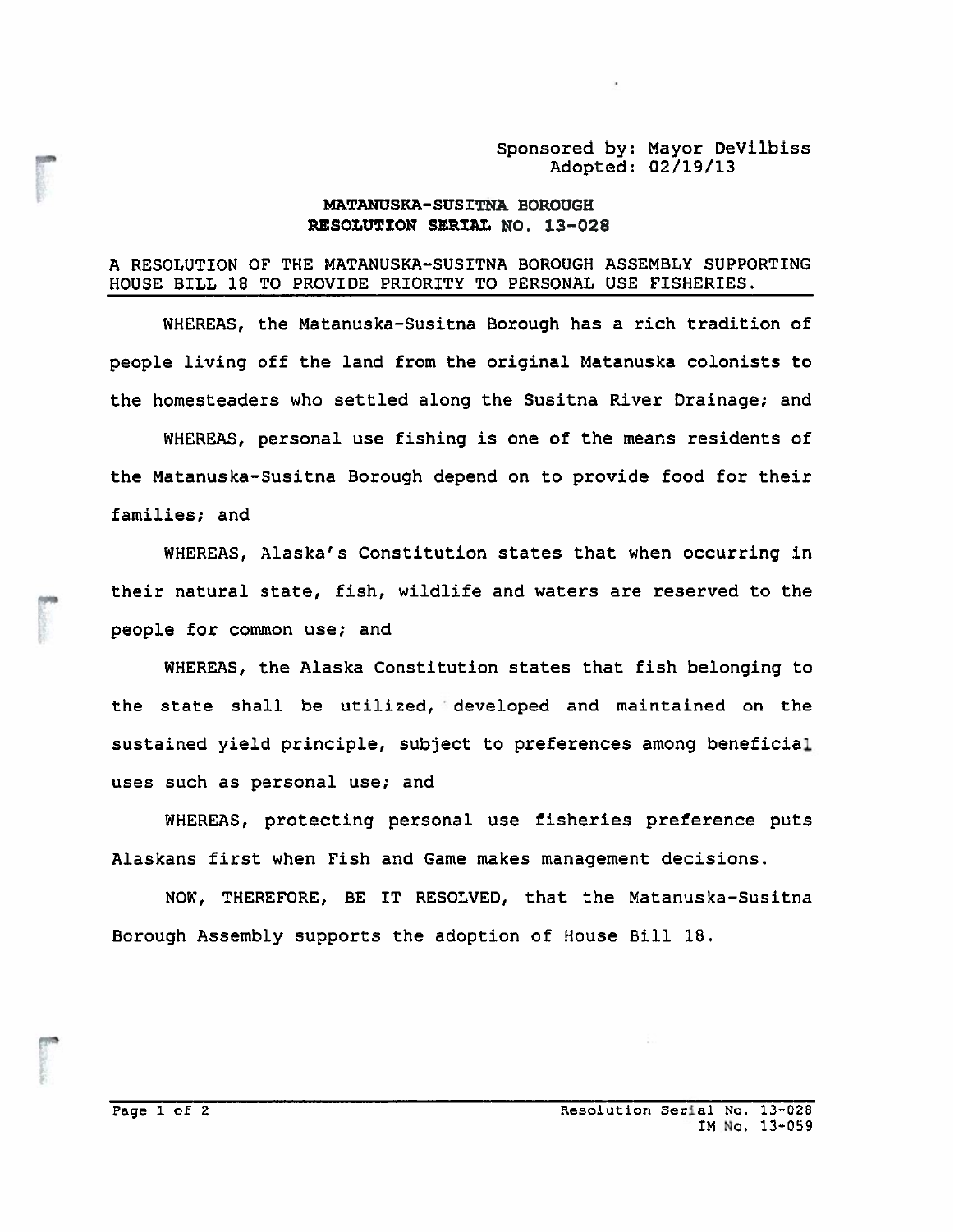ADOPTED by the Matanuska-Susitna Borough Assembly this 19 day of February, 2013.

1 Neetcla Borough Mayor

ATTEST:

CMC, Borough Clerk LONNIE CHNIE,  $(SEAL)$ 

PASSED UNANIMOUSLY: Keogh, Woods, Arvin, Colligan, Salmon, Colver, and Halter

Page  $2$  of  $2$